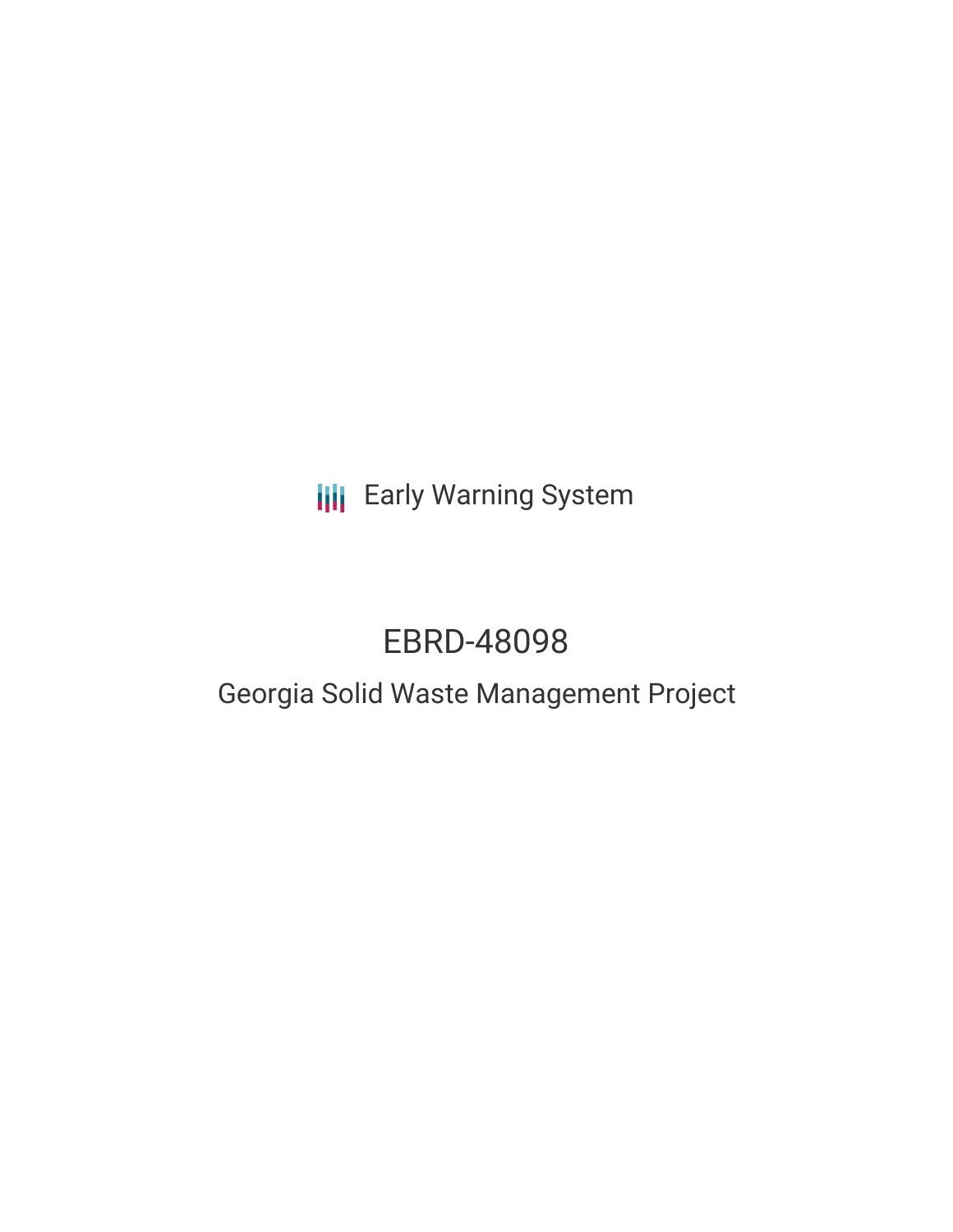

## **Quick Facts**

| <b>Countries</b>               | Georgia                                                     |
|--------------------------------|-------------------------------------------------------------|
| <b>Financial Institutions</b>  | European Bank for Reconstruction and Development (EBRD)     |
| <b>Status</b>                  | Active                                                      |
| <b>Bank Risk Rating</b>        | B                                                           |
| <b>Voting Date</b>             | 2016-07-06                                                  |
| <b>Borrower</b>                | Government of Georgia                                       |
| <b>Sectors</b>                 | Infrastructure, Technical Cooperation, Water and Sanitation |
| <b>Investment Type(s)</b>      | Loan                                                        |
| <b>Investment Amount (USD)</b> | $$11.07$ million                                            |
| <b>Project Cost (USD)</b>      | $$20.60$ million                                            |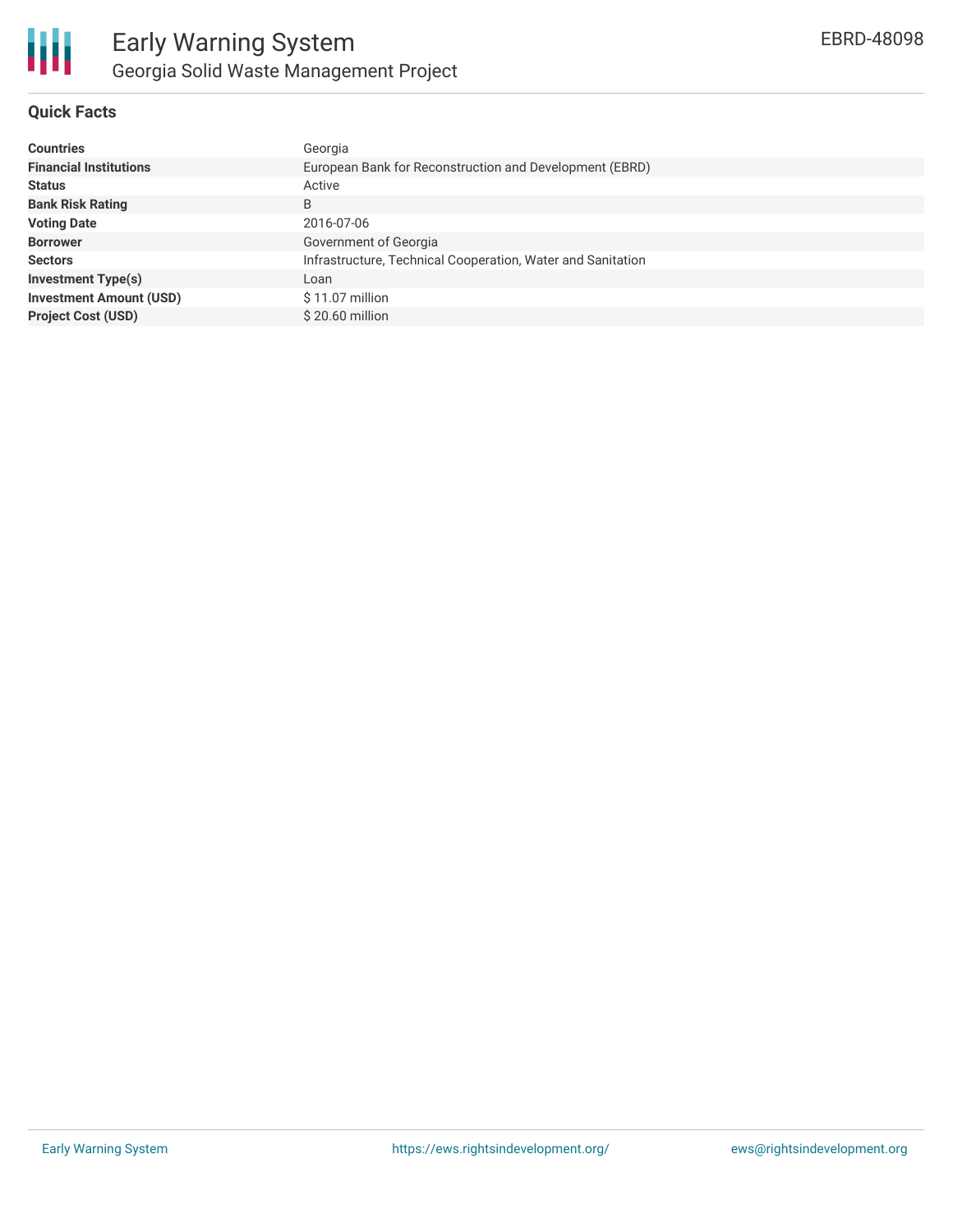

### **Project Description**

This project finances the solid waste collection services in various Georgian muncipalities for the acquisition of a new fleet of solid waste collection vehicles and solid waste containers and related equipment, as well as capacity building.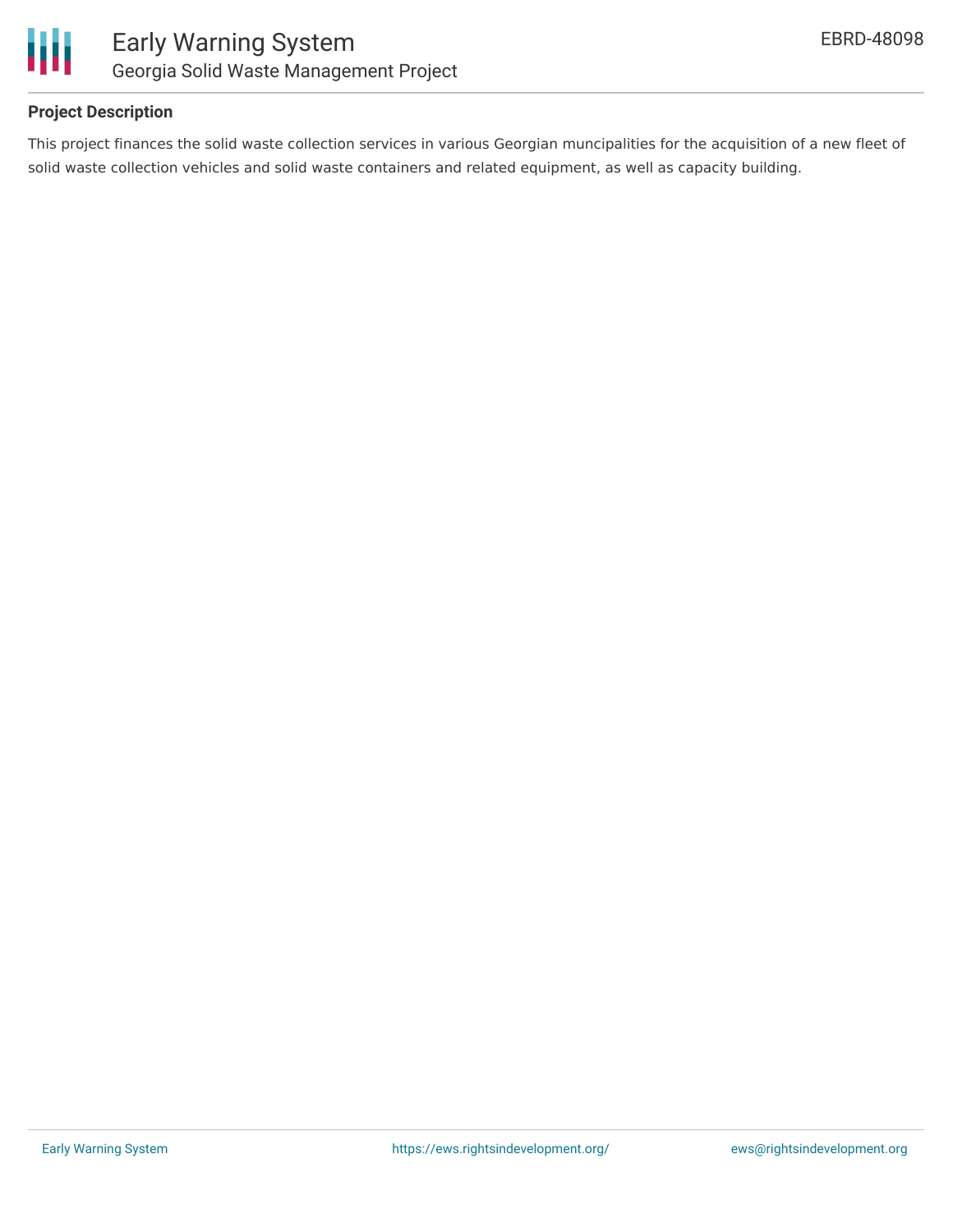

#### **Investment Description**

European Bank for Reconstruction and Development (EBRD)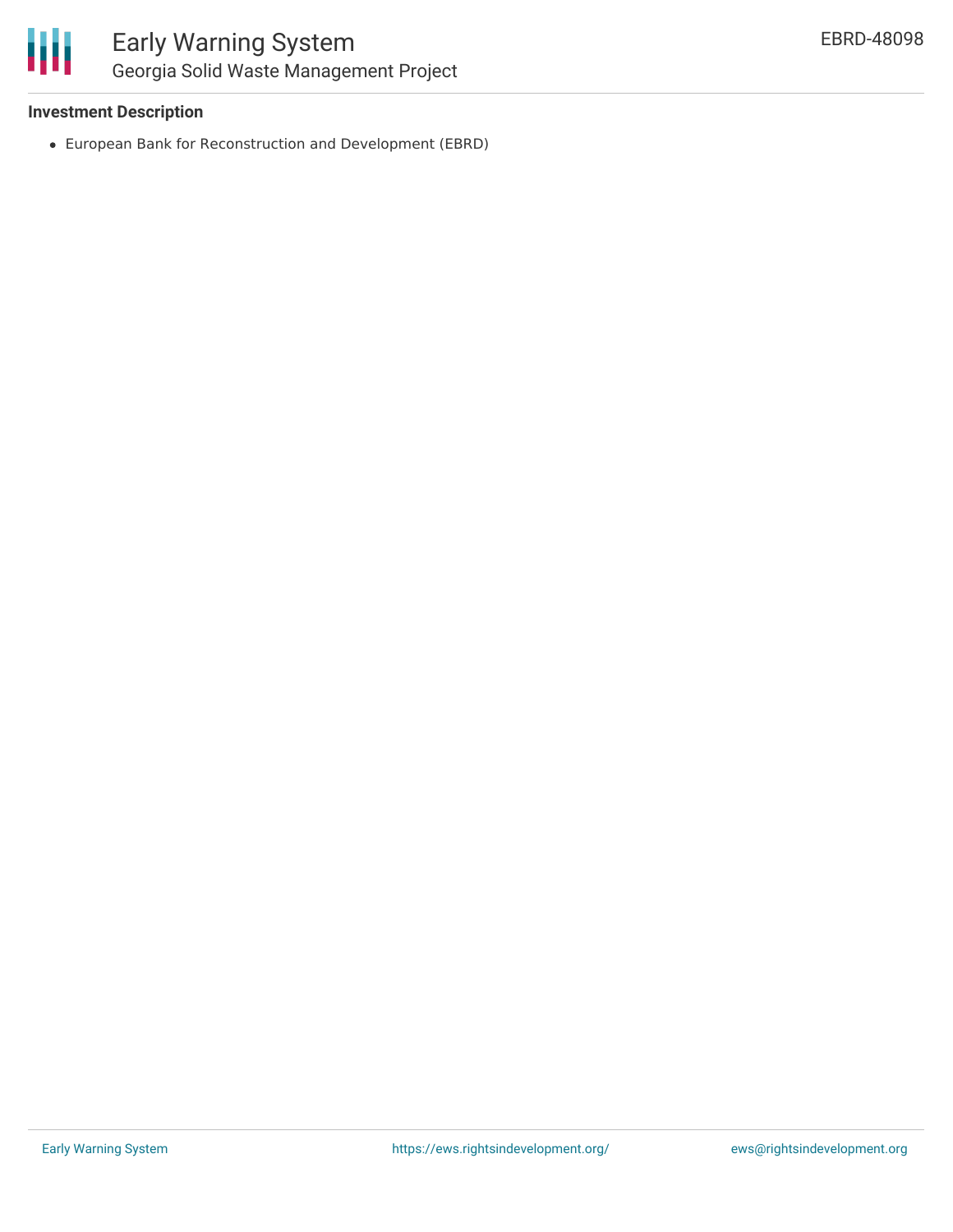

#### **Contact Information**

Giorgi Matiashvili g.matiashvili@hotmail.com +995 577 71 78 76 www.waste.gov.ge Solid Waste Management Company of Georgia, LLC. Ministry of Regional Development

#### ACCOUNTABILITY MECHANISM OF EBRD

The Project Complaint Mechanism (PCM) is the independent complaint mechanism and fact-finding body for people who have been or are likely to be adversely affected by an European Bank for Reconstruction and Development (EBRD)-financed project. If you submit a complaint to the PCM, it may assess compliance with EBRD's own policies and procedures to prevent harm to the environment or communities or it may assist you in resolving the problem that led to the complaint through a dialogue with those implementing the project. Additionally, the PCM has the authority to recommend a project be suspended in the event that harm is imminent. You can contact the PCM at pcm@ebrd.com or you can submit a complaint online using an online form, http://www.ebrd.com/eform/pcm/complaint\_form?language=en. You can learn more about the PCM and how to file a complaint at http://www.ebrd.com/work-with-us/project-finance/project-complaint-mechanism.html.